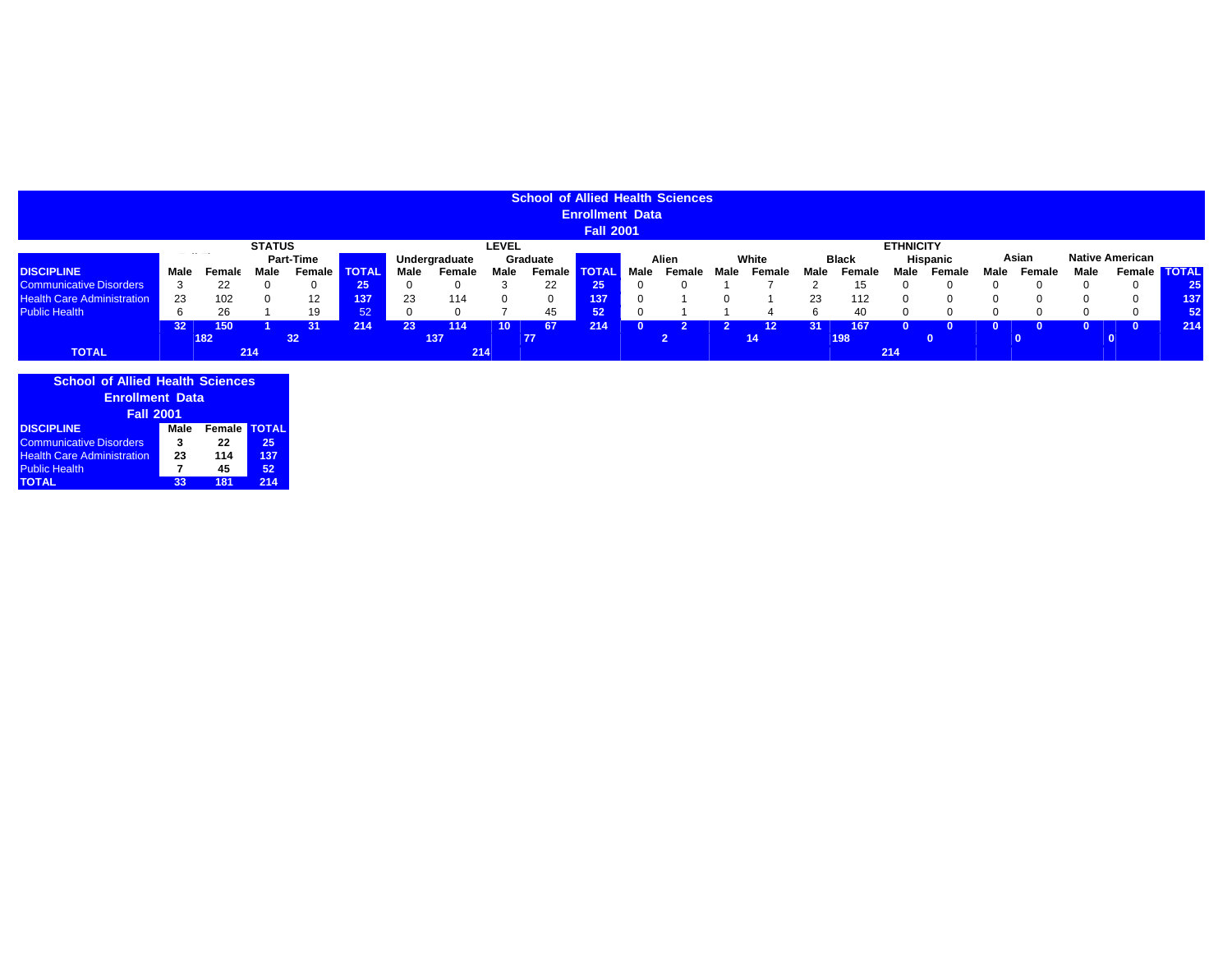|                                |      |        |               |           |                 |      |               |              |               | <b>School of Business</b> |      |        |      |          |      |              |                  |                |      |        |      |                        |              |
|--------------------------------|------|--------|---------------|-----------|-----------------|------|---------------|--------------|---------------|---------------------------|------|--------|------|----------|------|--------------|------------------|----------------|------|--------|------|------------------------|--------------|
|                                |      |        |               |           |                 |      |               |              |               | <b>Enrollment Data</b>    |      |        |      |          |      |              |                  |                |      |        |      |                        |              |
|                                |      |        |               |           |                 |      |               |              |               | <b>Fall 2001</b>          |      |        |      |          |      |              |                  |                |      |        |      |                        |              |
|                                |      |        | <b>STATUS</b> |           |                 |      |               | <b>LEVEL</b> |               |                           |      |        |      |          |      |              | <b>ETHNICITY</b> |                |      |        |      |                        |              |
|                                |      |        |               | Part-Time |                 |      | Undergraduate |              | Graduate      |                           |      | Alien  |      | White    |      | <b>Black</b> |                  | Hispanic       |      | Asian  |      | <b>Native American</b> |              |
| <b>DISCIPLINE</b>              | Male | Female | Male          | Female    | <b>TOTAL</b>    | Male | Female        | Male         | <b>Female</b> | <b>TOTAL</b>              | Male | Female | Male | Female   | Male | Female       | Male             | Female         | Male | Female | Male | Female                 | <b>TOTAL</b> |
| <b>Accounting</b>              | 61   | 168    | $\mathcal{D}$ | 40        | 274             | 63   | 195           |              | 13            | 274                       |      |        |      |          | 63   | 206          |                  |                |      |        |      | 0                      | 274          |
| <b>Business Administration</b> | 187  | 247    | 29            | 94        | 557             | 188  | 293           | 28           | 48            | 557                       | 13   |        |      | 11       | 193  | 324          |                  |                |      |        |      | 0                      | 557          |
| <b>Business Education</b>      | 8    | 11     |               |           | 28              | 10   | 18            |              |               | 28                        |      |        |      | $\Omega$ | 10   | 18           |                  |                |      |        |      | $\Omega$               | 28           |
| <b>Economics</b>               |      |        |               |           | 16 <sup>°</sup> |      | a             |              |               | 16                        |      |        |      |          | ĥ    | 9            |                  |                |      |        |      | $\Omega$               |              |
| <b>Finance</b>                 | 39   | 45     |               |           | 93              | 41   | 52            |              |               | 93                        |      |        |      |          | 41   | 51           |                  |                |      |        |      | $\Omega$               |              |
| <b>Management</b>              | 65   | 61     |               | 15        | 147             |      | 76            |              |               | 147                       |      |        |      |          | 71   | 74           |                  |                |      |        |      | $\Omega$               | 147          |
| <b>Marketing</b>               | 72   | 64     |               |           | 142             | 72   | 70            |              |               | 142                       |      |        |      |          | 67   |              |                  |                |      |        |      |                        | 142.         |
| <b>Office Administration</b>   |      |        |               |           | 11 <sup>1</sup> |      | 10            |              |               |                           |      |        |      |          |      |              |                  |                |      |        |      | 0                      |              |
|                                | 438  | 609    | 46            | 175       | 1268            | 453  | 723           | 31           | 61            | 1268                      | 17   |        | 13.  | 15       | 452  | 762          |                  |                |      |        |      |                        | 1268         |
|                                |      | 1047   |               | 221       |                 |      | 1176          |              | 92            |                           |      | 23     |      | 28       |      | 1214         |                  | $\overline{2}$ |      |        |      |                        |              |
| <b>TOTAL</b>                   |      |        | 1268          |           |                 |      | 1268          |              |               |                           |      |        |      |          |      |              | 1268             |                |      |        |      |                        |              |

| <b>School of Business</b>      |                  |        |              |
|--------------------------------|------------------|--------|--------------|
| <b>Enrollment Data</b>         |                  |        |              |
|                                | <b>Fall 2001</b> |        |              |
| <b>DISCIPLINE</b>              | Male             | Female | <b>TOTAL</b> |
| <b>Accounting</b>              | 66               | 208    | 274          |
| <b>Business Administration</b> | 216              | 341    | 557          |
| <b>Business Education</b>      | 10               | 18     | 28           |
| Economics                      | 7                | 9      | 16           |
| <b>Finance</b>                 | 41               | 52     | 93           |
| Management                     | 71               | 76     | 147          |
| <b>Marketing</b>               | 72               | 70     | 142          |
| <b>Office Administration</b>   | 1                | 10     | 11           |
| <b>TOTAL</b>                   | 484              | 784    | 1268         |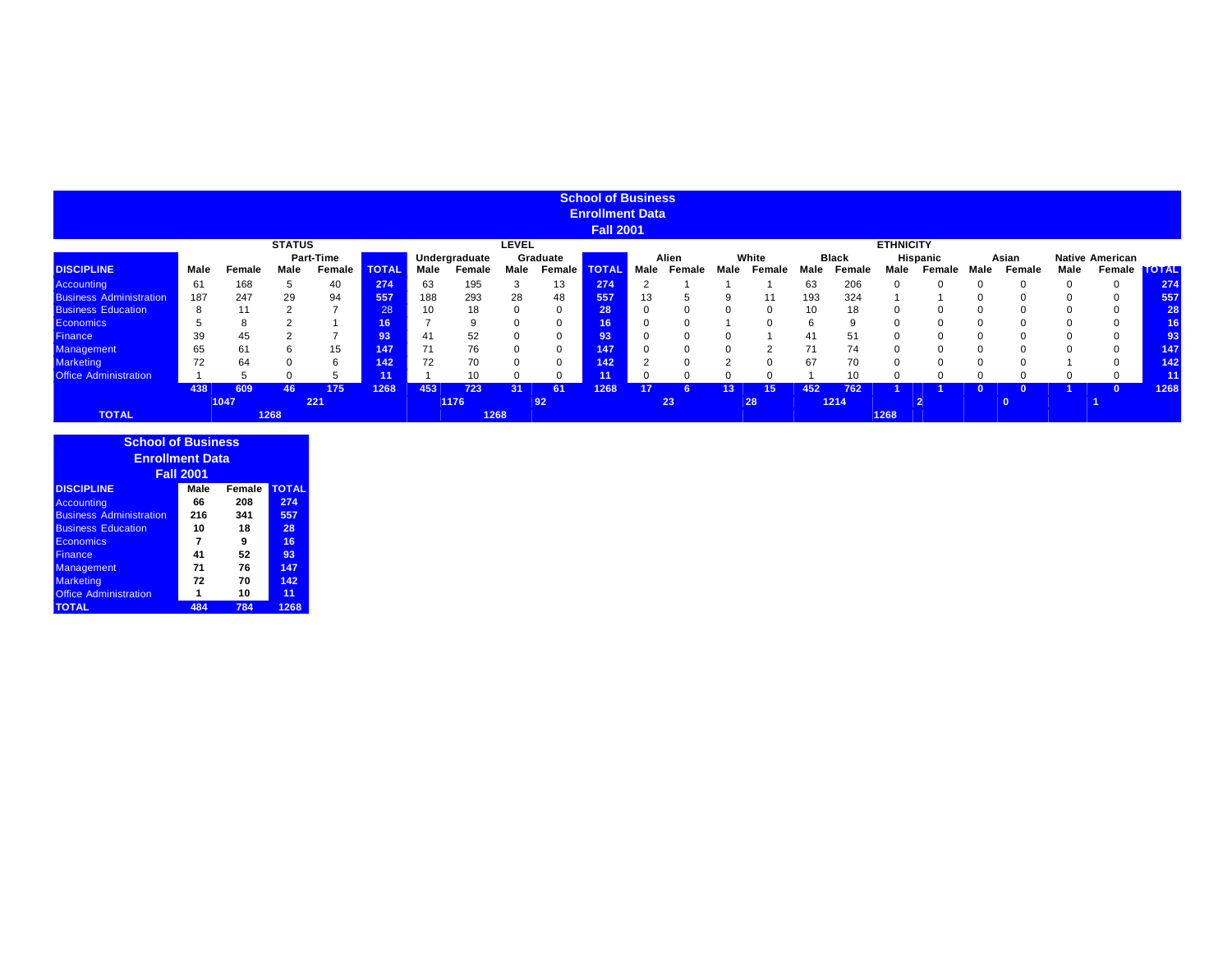|                                          |       |        |               |           |                 |             |               |              |                | <b>School of Education</b>  |      |        |          |          |      |              |                  |          |      |        |          |                        |                     |
|------------------------------------------|-------|--------|---------------|-----------|-----------------|-------------|---------------|--------------|----------------|-----------------------------|------|--------|----------|----------|------|--------------|------------------|----------|------|--------|----------|------------------------|---------------------|
|                                          |       |        |               |           |                 |             |               |              |                | <b>Enrollment Data Fall</b> |      |        |          |          |      |              |                  |          |      |        |          |                        |                     |
|                                          |       |        |               |           |                 |             |               |              |                | 2001                        |      |        |          |          |      |              |                  |          |      |        |          |                        |                     |
|                                          |       |        | <b>STATUS</b> |           |                 |             |               | <b>LEVEL</b> |                |                             |      |        |          |          |      |              | <b>ETHNICITY</b> |          |      |        |          |                        |                     |
|                                          | - - - |        |               | Part-Time |                 |             | Undergraduate |              | Graduate       |                             |      | Alien  |          | White    |      | <b>Black</b> |                  | Hispanic |      | Asian  |          | <b>Native American</b> |                     |
| <b>DISCIPLINE</b>                        | Male  | Female | Male          | Female    | <b>TOTAL</b>    | <b>Male</b> | Female        | Male         | Female         | <b>TOTAL</b>                | Male | Female | Male     | Female   | Male | Female       | Male             | Female   | Male | Female | Male     |                        | Female <b>TOTAL</b> |
| <b>Child Care &amp; Family Education</b> | 12    | 83     | h             | 87        | 188             | 18          | 170           |              | $\mathbf 0$    | 188                         |      |        | $\Omega$ |          | 18   | 167          |                  |          |      |        |          |                        | 188                 |
| <b>Early Childhood Education</b>         |       | 6      |               | 12        | $22^{\circ}$    |             |               |              | 18             | 22                          |      |        |          |          |      | 16           |                  |          |      |        |          |                        | 22                  |
| <b>Educational Adm &amp; Supervision</b> | 20    | 32     | 32            | 49        | 133             |             | 0             | 52           | 81             | 133                         |      |        |          |          | 43   | 72           |                  |          |      |        |          |                        | 133                 |
| <b>Educational Technology</b>            |       | 19     |               | $\sim$    | 29 <sup>°</sup> | 8           | 21            |              | 0              | 29                          |      |        |          |          | 8    | 21           |                  |          |      |        |          |                        | 29                  |
| <b>Elementary Education</b>              | 75    | 364    | 19            | 105       | 563             | 88          | 429           |              | 40             | 563                         |      |        |          |          | 91   | 455          |                  |          |      |        |          |                        | 563                 |
| <b>Guidance &amp; Counseling</b>         | 6     | 40     | 20            | 86        | 152             |             | 0             | 26           | 126            | 152                         |      |        |          | 10       | 24   | 112          |                  |          |      |        |          |                        | 152                 |
| Health, Physical Educ & Rec              | 141   | 42     | 15            |           | 204             | 147         | 46            |              | $\overline{2}$ | 204                         |      |        |          | $\Omega$ | 154  | 47           |                  |          |      |        |          |                        | 204                 |
| Reading                                  |       |        |               |           | -5.             |             |               |              | 3              | 3                           |      |        |          |          |      |              |                  |          |      |        |          |                        |                     |
| <b>Rehabilitation Services</b>           |       | 21     |               |           | 33 <sub>1</sub> |             |               |              | 27             | 33                          |      |        |          |          |      | 27           |                  |          |      |        |          |                        | 33                  |
| <b>Secondary Education</b>               |       |        |               |           |                 |             |               |              |                |                             |      |        |          |          |      | $\sim$       |                  |          |      |        |          |                        |                     |
| <b>Social Science Education</b>          | 13    |        |               |           | 23'             | 16          |               |              | 0              | 23                          |      |        |          |          | 16   |              |                  |          |      |        |          |                        |                     |
| <b>Special Education</b>                 |       | 36     |               | 34        | 84              |             | 52            |              | 18             | 84                          |      |        |          |          |      | 65           |                  |          |      |        |          |                        |                     |
| <b>Teacher Education</b>                 |       |        |               | 24        | 35              | O           | $\Omega$      |              | 33             | 35                          |      |        |          |          |      | 30           |                  |          |      |        |          |                        | 35                  |
|                                          | 292   | 656    | 104           | 421       | 1473            | 288         | 725           | 108          | 352            | 1473                        |      |        | 17       | 41       | 376  | 1024         |                  |          |      |        | $\Omega$ |                        | 1473                |
|                                          |       | 948    |               | 525       |                 |             | 1013          |              | 460            |                             |      | 11     |          | 58       |      | 1400         |                  |          |      |        |          |                        |                     |
| <b>TOTAL</b>                             |       |        | 1473          |           |                 |             | 1473          |              |                |                             |      |        |          |          |      | 1473         |                  |          |      |        |          |                        |                     |

| <b>School of Education</b>               |      |        |              |
|------------------------------------------|------|--------|--------------|
| <b>Enrollment Data Fall</b>              |      |        |              |
|                                          |      |        |              |
| 2001                                     |      |        |              |
| <b>DISCIPLINE</b>                        | Male | Female | <b>TOTAL</b> |
| <b>Child Care &amp; Family Education</b> | 18   | 170    | 188          |
| <b>Early Childhood Education</b>         | 4    | 18     | 22           |
| <b>Educational Adm &amp; Supervision</b> | 52   | 81     | 133          |
| <b>Educational Technology</b>            | 8    | 21     | 29           |
| <b>Elementary Education</b>              | 94   | 469    | 563          |
| <b>Guidance &amp; Counseling</b>         | 26   | 126    | 152          |
| Health, Physical Educ & Rec              | 156  | 48     | 204          |
| Reading                                  | o    | 3      | 3            |
| <b>Rehabilitation Services</b>           | 6    | 27     | 33           |
| <b>Secondary Education</b>               | 0    | 4      | 4            |
| <b>Social Science Education</b>          | 16   | 7      | 23           |
| <b>Special Education</b>                 | 14   | 70     | 84           |
| <b>Teacher Education</b>                 | 2    | 33     | 35           |
| <b>TOTAL</b>                             | 396  | 1077   | 1473         |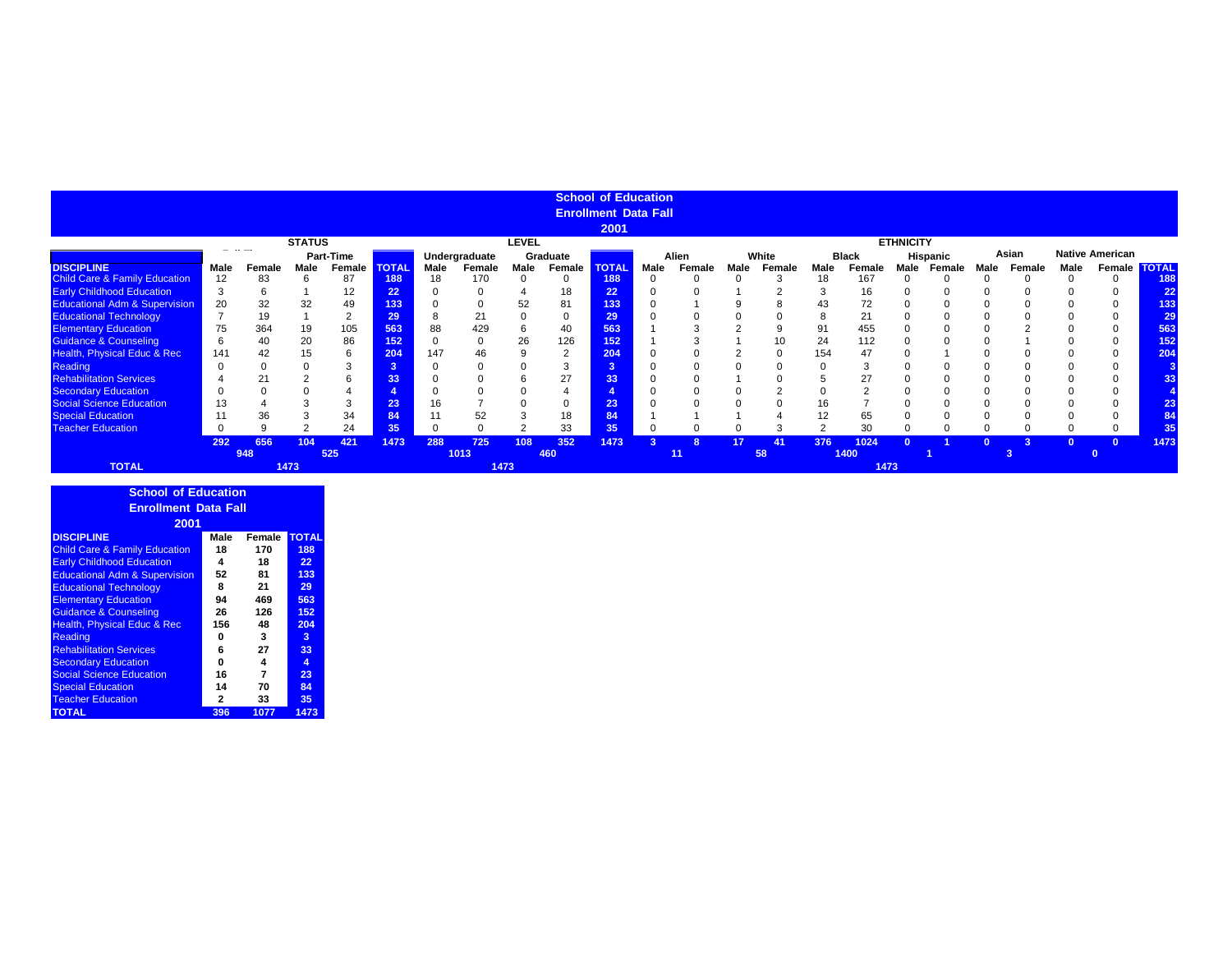|                                      |      |        |               |                 |              |      |               |          | <b>School of Engineering</b> |                             |      |        |      |        |      |              |                  |                 |      |        |      |                        |              |
|--------------------------------------|------|--------|---------------|-----------------|--------------|------|---------------|----------|------------------------------|-----------------------------|------|--------|------|--------|------|--------------|------------------|-----------------|------|--------|------|------------------------|--------------|
|                                      |      |        |               |                 |              |      |               |          |                              | <b>Enrollment Data Fall</b> |      |        |      |        |      |              |                  |                 |      |        |      |                        |              |
|                                      |      |        |               |                 |              |      |               |          |                              | 2001                        |      |        |      |        |      |              |                  |                 |      |        |      |                        |              |
|                                      |      |        | <b>STATUS</b> |                 |              |      |               | LEVEL    |                              |                             |      |        |      |        |      |              | <b>ETHNICITY</b> |                 |      |        |      |                        |              |
|                                      |      |        |               | Part-Time       |              |      | Undergraduate | Graduate |                              |                             |      | Alien  |      | White  |      | <b>Black</b> |                  | <b>Hispanic</b> |      | Asian  |      | <b>Native American</b> |              |
| <b>DISCIPLINE</b>                    | Male | Female | Male          | <b>Female</b> ■ | <b>TOTAL</b> | Male | Female        | Male     | Female                       | <b>TOTAL</b>                | Male | Female | Male | Female | Male | Femal        | Male             | Female          | Male | Female | Male | Female                 | <b>TOTAL</b> |
| <b>Civil Engineering</b>             | 25   |        |               |                 | 33           | 29   |               |          | $\Omega$                     | 33                          |      |        |      |        | 29   |              |                  |                 |      |        |      |                        | 33           |
| <b>Computer Engineering</b>          | 71   | 36     |               |                 | 116          | 79   | 37            |          | $\Omega$                     | 116                         |      |        |      |        | 77   | 35           |                  |                 |      |        |      |                        | 116          |
| <b>Telecommunication Engineering</b> | 6    |        |               |                 |              |      |               |          | $\Omega$                     | 10 <sup>°</sup>             |      |        |      |        |      |              |                  |                 |      |        |      |                        | 10           |
|                                      | 102  | 41     | 15.           |                 | 159          | 117  | 42            |          | 0                            | 159                         |      |        |      |        | 114  | ោ            |                  |                 |      |        |      |                        | 159          |
|                                      |      | 143    |               | 16              |              |      | 159           |          |                              |                             |      |        |      |        |      | 154          |                  |                 |      |        |      |                        |              |
| <b>TOTAL</b>                         |      |        | 159           |                 |              |      |               | 159      |                              |                             |      |        |      |        |      |              | 159              |                 |      |        |      |                        |              |

| <b>School of Engineering</b><br><b>Enrollment Data Fall</b> |      |        |              |
|-------------------------------------------------------------|------|--------|--------------|
| 2001                                                        |      |        |              |
| <b>DISCIPLINE</b>                                           | Male | Female | <b>TOTAL</b> |
| <b>Civil Engineering Computer</b>                           | 29   | 4      | 33           |
| <b>Engineering Telecommunication</b>                        | 79   | 37     | 116          |
| <b>Engineering</b>                                          | 9    | 1      | 10           |
| <b>TOTAL</b>                                                | 117  | 42     | 159          |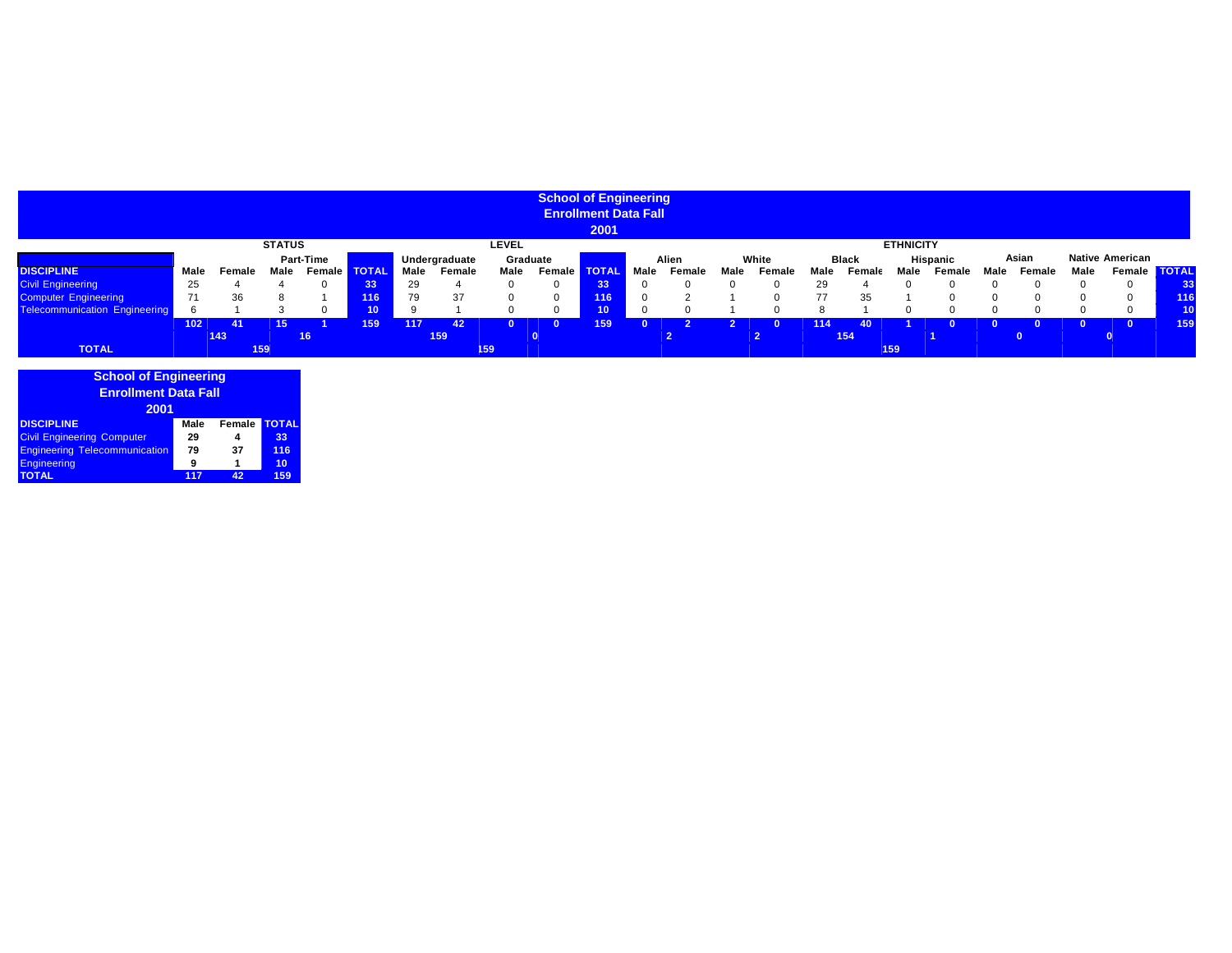|                                           |              |                  |               |                  |              |          |               |          |               | <b>School of Liberal Arts</b> |                 |        |      |        |             |              |                  |          |      |          |          |                        |                 |
|-------------------------------------------|--------------|------------------|---------------|------------------|--------------|----------|---------------|----------|---------------|-------------------------------|-----------------|--------|------|--------|-------------|--------------|------------------|----------|------|----------|----------|------------------------|-----------------|
|                                           |              |                  |               |                  |              |          |               |          |               | <b>Enrollment Data Fall</b>   |                 |        |      |        |             |              |                  |          |      |          |          |                        |                 |
|                                           |              |                  |               |                  |              |          |               |          |               | 2001                          |                 |        |      |        |             |              |                  |          |      |          |          |                        |                 |
|                                           |              |                  | <b>STATUS</b> |                  |              |          | <b>LEVEL</b>  |          |               |                               |                 |        |      |        |             |              | <b>ETHNICITY</b> |          |      |          |          |                        |                 |
|                                           |              | <b>Full-Time</b> |               | <b>Part-Time</b> |              |          | Undergraduate |          | Graduate      |                               |                 | Alien  |      | White  |             | <b>Black</b> |                  | Hispanic |      | Asian    |          | <b>Native American</b> |                 |
| <b>DISCIPLINE</b>                         | Male         | Female           | Male          | Female           | <b>TOTAL</b> | Male     | Female        | Male     | <b>Female</b> | <b>TOTAL</b>                  | Male            | Female | Male | Female | Male        | Female       | Male             | Female   | Male | Female   | Male     | Female                 | <b>TOTAL</b>    |
| Art                                       | 46           | 26               | 5             | 3                | 80           | 51       | 29            | $\Omega$ | 0             | 80                            |                 |        | 0    |        | 51          | 29           |                  | $\Omega$ |      | $\Omega$ | $\Omega$ | $\Omega$               | 80              |
| <b>Clinical Psychology</b>                | $\mathbf{0}$ |                  | 9             | 20               | 29           | $\Omega$ | $\Omega$      |          | 20            | 29                            |                 |        |      |        | 3           | 12           |                  |          |      |          |          | $\Omega$               | 29              |
| <b>Criminal Justice &amp; Corr Srvs</b>   | 101          | 122              | 13            | 16               | 252          | 114      | 138           |          | 0             | 252                           |                 |        |      |        | 110         | 136          |                  |          |      |          |          | $\Omega$               | 252             |
| Criminology                               | 6            |                  |               | 10               | 24           | $\Omega$ | $\Omega$      | 9        | 15            | 24                            |                 |        |      |        | 8           | 15           |                  |          |      |          |          | $\Omega$               | 24              |
| English                                   | 28           | 118              |               | 18               | 172          | 27       | 125           |          | 11            | 172                           |                 |        |      |        | 35          | 134          |                  |          |      |          |          | $\Omega$               | 172             |
| Foreign Languages                         |              | 3                |               |                  | 6            | ∠        |               |          | 0             | 6.                            |                 |        |      |        | $\sim$<br>∠ |              |                  |          |      |          |          |                        | 6               |
| <b>History</b>                            | 32           | 21               |               | $\overline{2}$   | 61           | 35       | 22            |          |               | 61                            |                 |        |      |        | 36          | 20           |                  |          |      |          |          | $\Omega$               | 61              |
| <b>Mass Communications</b>                | 90           | 121              | 12            | 21               | 244          | 99       | 132           |          | 10            | 244                           |                 |        |      |        | 100         | 138          |                  |          |      |          |          | $\Omega$               | 244             |
| Music (Piano Performance)                 | 5            |                  |               |                  | 12           | 8        |               |          | 0             | 12                            |                 |        |      |        | 8           |              |                  |          |      |          |          | 0                      | 12 <sub>2</sub> |
| <b>Music Education</b>                    | 60           | 20               |               | 6                | 88           | 57       | 24            |          | ົ<br>ے        | 88                            |                 |        |      |        | 57          | 26           |                  |          |      |          |          |                        | 88              |
| <b>Political Science</b>                  | 41           | 69               |               | 6                | 120          | 42       | 72            |          | 3             | 120                           |                 |        |      |        | 43          | 74           |                  |          |      |          |          | $\Omega$               | 120             |
| Psychology                                | 47           | 197              |               |                  | 244          | 47       | 197           |          | 0             | 244                           |                 |        |      |        | 45          | 192          |                  |          |      |          |          | 0                      | 244             |
| <b>Public Administration</b>              | 8            |                  |               | 13               | 34           |          |               | 16       | 18            | 34                            |                 |        |      |        | 12          | 16           |                  |          |      |          |          |                        | 34              |
| <b>Public Policy &amp; Administration</b> |              |                  |               | 14               | 32           |          |               | 8        | 24            | 32                            |                 |        |      |        |             | 22           |                  |          |      |          |          |                        | 32 <sub>2</sub> |
| Sociology                                 |              | 20               |               | 22               | 65           | 10       | 17            |          | 25            | 65                            |                 |        |      |        | 21          | 39           |                  |          |      |          |          |                        | 65              |
| <b>Speech</b>                             | 14           |                  |               |                  | 83           | 16       | 67            |          | 0             | 83                            |                 |        |      |        | 16          | 67           |                  |          |      |          |          |                        | 83              |
| <b>Urban &amp; Regional Planning</b>      | 8            |                  |               | ۷                | 22           |          |               | 10       | 12            | 22                            |                 |        |      |        |             | 10           |                  |          |      |          |          |                        | 22              |
| <b>Urban Studies</b>                      |              |                  |               |                  | 16           |          | 12            |          | 0             | 16.                           |                 |        |      |        |             | 11           |                  |          |      |          |          | $\Omega$               | 16              |
|                                           | 508          | 823              | 92            | 161              | 1584         | 512      | 843           | 88       | 141           | 1584                          | 10 <sup>°</sup> |        | 25   | 33     | 564         | 946          |                  |          |      | $\Omega$ |          |                        | 1584            |
|                                           |              | 1331             |               | 253              |              |          | 1355          |          | 229           |                               |                 | 14     |      | 58     |             | 1510         |                  |          |      |          |          |                        |                 |
| <b>TOTAL</b>                              |              |                  | 1584          |                  |              |          | 1584          |          |               |                               |                 |        |      |        |             |              | 1584             |          |      |          |          |                        |                 |

| <b>School of Liberal Arts</b>             |              |        |              |
|-------------------------------------------|--------------|--------|--------------|
| <b>Enrollment Data Fall</b>               |              |        |              |
| 2001                                      |              |        |              |
| <b>DISCIPLINE</b>                         | Male         | Female | <b>TOTAL</b> |
| Art                                       | 51           | 29     | 80           |
| <b>Clinical Psychology</b>                | 9            | 20     | 29           |
| <b>Criminal Justice &amp; Corr Srvs</b>   | 114          | 138    | 252          |
| Criminology                               | 9            | 15     | 24           |
| <b>English</b>                            | 36           | 136    | 172          |
| <b>Foreign Languages</b>                  | $\mathbf{2}$ | 4      | 6            |
| <b>History</b>                            | 38           | 23     | 61           |
| <b>Mass Communications</b>                | 102          | 142    | 244          |
| <b>Music (Piano Performance)</b>          | 8            | 4      | 12           |
| <b>Music Education</b>                    | 62           | 26     | 88           |
| <b>Political Science</b>                  | 45           | 75     | 120          |
| <b>Psychology</b>                         | 47           | 197    | 244          |
| <b>Public Administration</b>              | 16           | 18     | 34           |
| <b>Public Policy &amp; Administration</b> | 8            | 24     | 32           |
| <b>Sociology</b>                          | 23           | 42     | 65           |
| <b>Speech</b>                             | 16           | 67     | 83           |
| <b>Urban &amp; Regional Planning</b>      | 10           | 12     | 22           |
| <b>Urban Studies</b>                      | 4            | 12     | 16           |
| <b>TOTAL</b>                              | 600          | 984    | 1584         |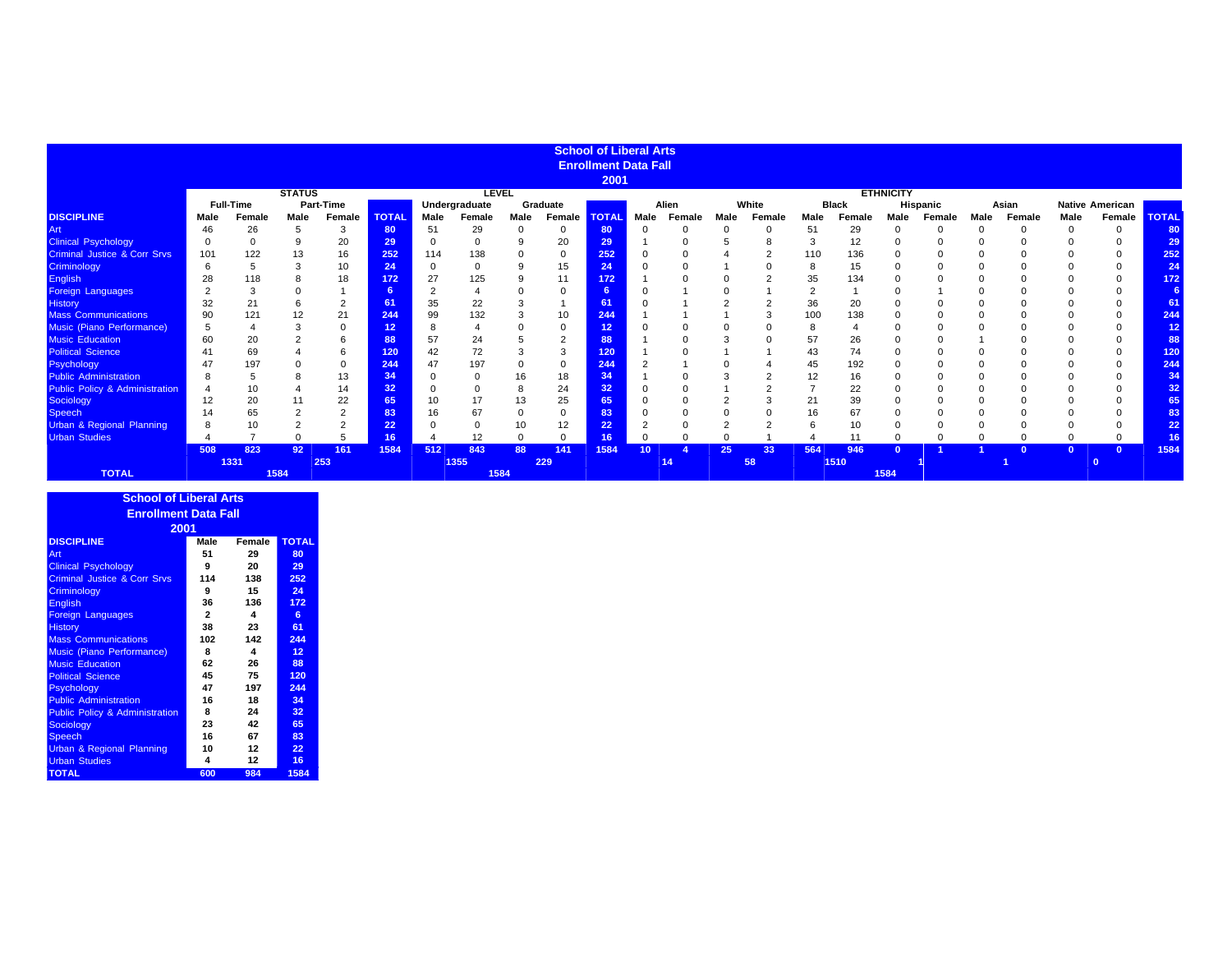|                                  |      |                  |               |           |              |          |               |      |          |                        |                  | <b>School of Science &amp; Technology</b> |                 |        |      |              |                  |                |      |                 |          |                        |              |
|----------------------------------|------|------------------|---------------|-----------|--------------|----------|---------------|------|----------|------------------------|------------------|-------------------------------------------|-----------------|--------|------|--------------|------------------|----------------|------|-----------------|----------|------------------------|--------------|
|                                  |      |                  |               |           |              |          |               |      |          | <b>Enrollment Data</b> |                  |                                           |                 |        |      |              |                  |                |      |                 |          |                        |              |
|                                  |      |                  |               |           |              |          |               |      |          |                        | <b>Fall 2001</b> |                                           |                 |        |      |              |                  |                |      |                 |          |                        |              |
|                                  |      |                  | <b>STATUS</b> |           |              |          | <b>LEVEL</b>  |      |          |                        |                  |                                           |                 |        |      |              | <b>ETHNICITY</b> |                |      |                 |          |                        |              |
|                                  |      | <b>Full-Time</b> |               | Part-Time |              |          | Undergraduate |      | Graduate |                        |                  | Alien                                     |                 | White  |      | <b>Black</b> |                  | Hispanic       |      | Asian           |          | <b>Native American</b> |              |
| <b>DISCIPLINE</b>                | Male | Female           | Male          | Female    | <b>TOTAL</b> | Male     | Female        | Male | Female   | <b>TOTAL</b>           | Male             | Female                                    | Male            | Female | Male | Female       | Male             | Female         | Male | Female          | Male     | Female                 | <b>TOTAL</b> |
| <b>Biology</b>                   | 134  | 397              | 21            | 56        | 608          | 150      | 434           |      | 19       | 608                    | $\overline{2}$   | 3                                         |                 |        | 150  | 445          | 0                | $\Omega$       |      |                 | $\Omega$ | $\Omega$               | 608          |
| Chemistry                        | 24   | 31               |               | 4         | 63           | 22       | 32            | 6    | 3        | 63                     | $\overline{2}$   | Ω                                         |                 |        | 25   | 34           |                  | $\Omega$       |      |                 |          |                        | 63           |
| Computer Science                 | 206  | 145              | 49            | 33        | 433          | 218      | 144           | 37   | 34       | 433                    | 24               | 16                                        |                 |        | 221  | 153          |                  |                |      |                 |          |                        | 433          |
| <b>Environmental Science</b>     |      |                  | 13            | 15        | 35           | $\Omega$ |               | 17   | 18       | 35                     | $\Omega$         |                                           |                 | $\sim$ | 13   | 13           |                  |                |      |                 |          |                        | 35           |
| <b>Hazardous Materials Mngt</b>  |      |                  |               | ◠         |              |          |               |      |          |                        | $\Omega$         |                                           |                 |        |      |              |                  |                |      |                 |          |                        |              |
| <b>Industrial Arts Education</b> | 6    |                  |               | 5         | 16           | 5        |               |      |          | 16 <sup>1</sup>        | $\Omega$         |                                           |                 |        |      |              |                  |                |      |                 |          |                        | 16           |
| <b>Industrial Technology</b>     | 162  | 52               |               |           | 236          | 179      |               |      |          | 236                    |                  |                                           |                 |        | 176  | 57           |                  |                |      |                 |          |                        | 236          |
| <b>Mathematics</b>               | 23   | 12               |               |           | 41           | 26       |               |      |          | 41                     | 3                |                                           |                 |        | 24   | 12           |                  |                |      |                 |          |                        | 41           |
| <b>Mathematics Education</b>     | 10   | 13               |               |           | 26           | 10       | 14            |      |          | 26                     |                  |                                           |                 |        |      | 15           |                  |                |      |                 |          |                        | 26           |
| Meteorology                      |      |                  |               | 3         | 23           | 9        | 14            |      |          | 23                     |                  |                                           |                 |        |      | 13           |                  |                |      |                 |          |                        | 23           |
| <b>Physics</b>                   |      |                  |               |           |              | 6        |               |      |          | 11                     |                  |                                           |                 |        |      |              |                  |                |      |                 |          |                        | 11           |
| <b>Science Education</b>         |      |                  |               |           | 3            | $\Omega$ |               |      |          |                        |                  |                                           |                 |        |      |              |                  | $\Omega$       |      | 0               |          |                        |              |
|                                  | 584  | 672              | 119           | 129       | 1504         | 625      | 712           | 78   | 89       | 1504                   | 36               | 20                                        | 15 <sub>1</sub> | 13     | 643  | 758          | $\overline{ }$   | $\Omega$       | 6.   | 9               |          |                        | 1504         |
|                                  |      | 1256             |               | 248       |              |          | 1337          |      | 167      |                        |                  | 56                                        |                 | 28     |      | 1401         |                  | $\overline{2}$ |      | 15 <sub>1</sub> |          |                        |              |
| <b>TOTAL</b>                     |      | 1504             |               |           |              |          | 1504          |      |          |                        |                  |                                           |                 |        |      | 1504         |                  |                |      |                 |          |                        |              |

| <b>School of Science &amp; Technology</b> |      |                |              |
|-------------------------------------------|------|----------------|--------------|
| <b>Enrollment Data</b>                    |      |                |              |
| <b>Fall 2001</b>                          |      |                |              |
| <b>DISCIPLINE</b>                         | Male | Female         | <b>TOTAL</b> |
| <b>Biology</b>                            | 155  | 453            | 608          |
| <b>Chemistry</b>                          | 28   | 35             | 63           |
| <b>Computer Science</b>                   | 255  | 178            | 433          |
| <b>Environmental Science</b>              | 17   | 18             | 35           |
| <b>Hazardous Materials Mngt</b>           | 5    | 4              | 9            |
| <b>Industrial Arts Education</b>          | 9    | $\overline{7}$ | 16           |
| <b>Industrial Technology</b>              | 179  | 57             | 236          |
| <b>Mathematics</b>                        | 28   | 13             | 41           |
| <b>Mathematics Education</b>              | 11   | 15             | 26           |
| <b>Meteorology</b>                        | 9    | 14             | 23           |
| <b>Physics</b>                            | 6    | 5              | 11           |
| <b>Science Education</b>                  | 1    | $\mathbf{2}$   | 3            |
| <b>TOTAL</b>                              | 703  | 801            | 1504         |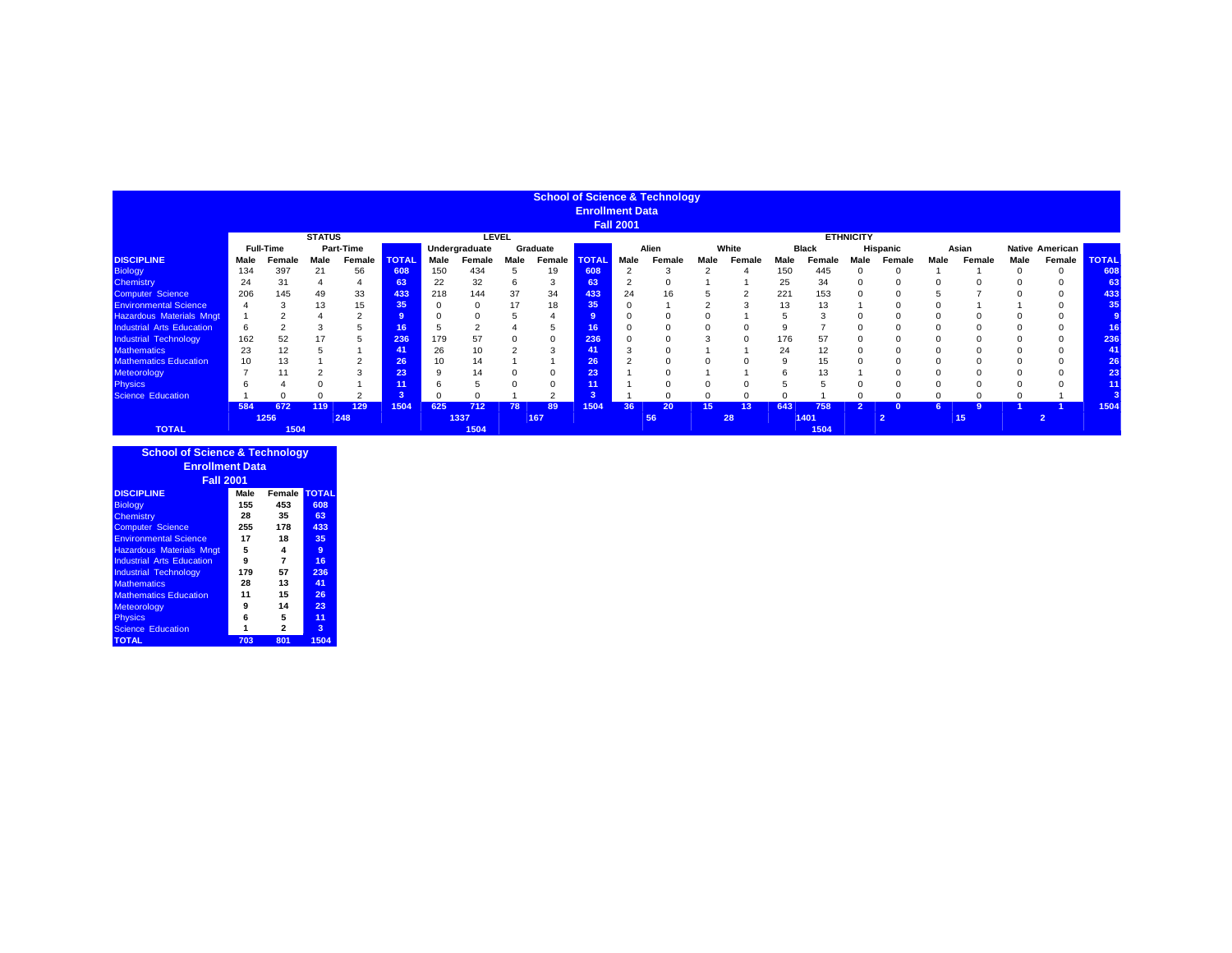|                    |      |                  |               |                  |              |      |                        |                            |                  | 2001 | <b>School of Social Work</b><br><b>Enrollment Data Fall</b> |        |                |                 |                |     |       |        |                              |        |             |        |     |
|--------------------|------|------------------|---------------|------------------|--------------|------|------------------------|----------------------------|------------------|------|-------------------------------------------------------------|--------|----------------|-----------------|----------------|-----|-------|--------|------------------------------|--------|-------------|--------|-----|
|                    |      | <b>Full-Time</b> | <b>STATUS</b> | <b>Part-Time</b> |              |      | LEVEL<br>Undergraduate |                            |                  |      | <b>ETHNICITY</b><br>Hispanic<br>White<br><b>Black</b>       |        |                |                 |                |     | Asian |        | <b>Native American TOTAL</b> |        |             |        |     |
| <b>DISCIPLINE</b>  | Male | Female           | Male          | Female           | <b>TOTAL</b> | Male | Female                 | Graduate<br>Male<br>Female |                  |      | Alien                                                       |        | Male<br>Female |                 | Male<br>Female |     | Male  |        | Male                         | Female | <b>Male</b> | Female |     |
|                    |      |                  |               |                  |              |      |                        |                            |                  |      | Male                                                        | Female |                |                 |                |     |       | Female |                              |        |             |        |     |
| <b>Social Work</b> | 47   | 285              |               | 46               | 381          | 41   | 240                    |                            | 91               |      |                                                             |        |                | 22              | 47             | 307 |       |        |                              |        |             |        | 381 |
| 285<br>47<br>46.   |      |                  |               |                  | 381          | 41   | 240                    |                            | 91               | 381  |                                                             |        |                | 22 <sub>2</sub> | 47             | 307 |       |        |                              |        |             |        | 381 |
|                    |      | 332              |               | 49               |              |      | 281                    |                            | 100 <sub>1</sub> |      |                                                             |        |                | 25              |                | 354 |       |        |                              |        |             |        |     |
| <b>TOTAL</b>       |      |                  | 381           |                  |              |      | 381                    |                            |                  |      |                                                             |        |                |                 |                |     | 381   |        |                              |        |             |        |     |

| <b>School of Social Work</b> |      |        |              |  |  |  |  |  |  |  |
|------------------------------|------|--------|--------------|--|--|--|--|--|--|--|
| <b>Enrollment Data Fall</b>  |      |        |              |  |  |  |  |  |  |  |
| 2001                         |      |        |              |  |  |  |  |  |  |  |
| <b>DISCIPLINE</b>            | Male | Female | <b>TOTAL</b> |  |  |  |  |  |  |  |
| <b>Social Work</b>           | 50   | 331    | 381          |  |  |  |  |  |  |  |
| <b>TOTAL</b>                 | 50   | 331    | 381          |  |  |  |  |  |  |  |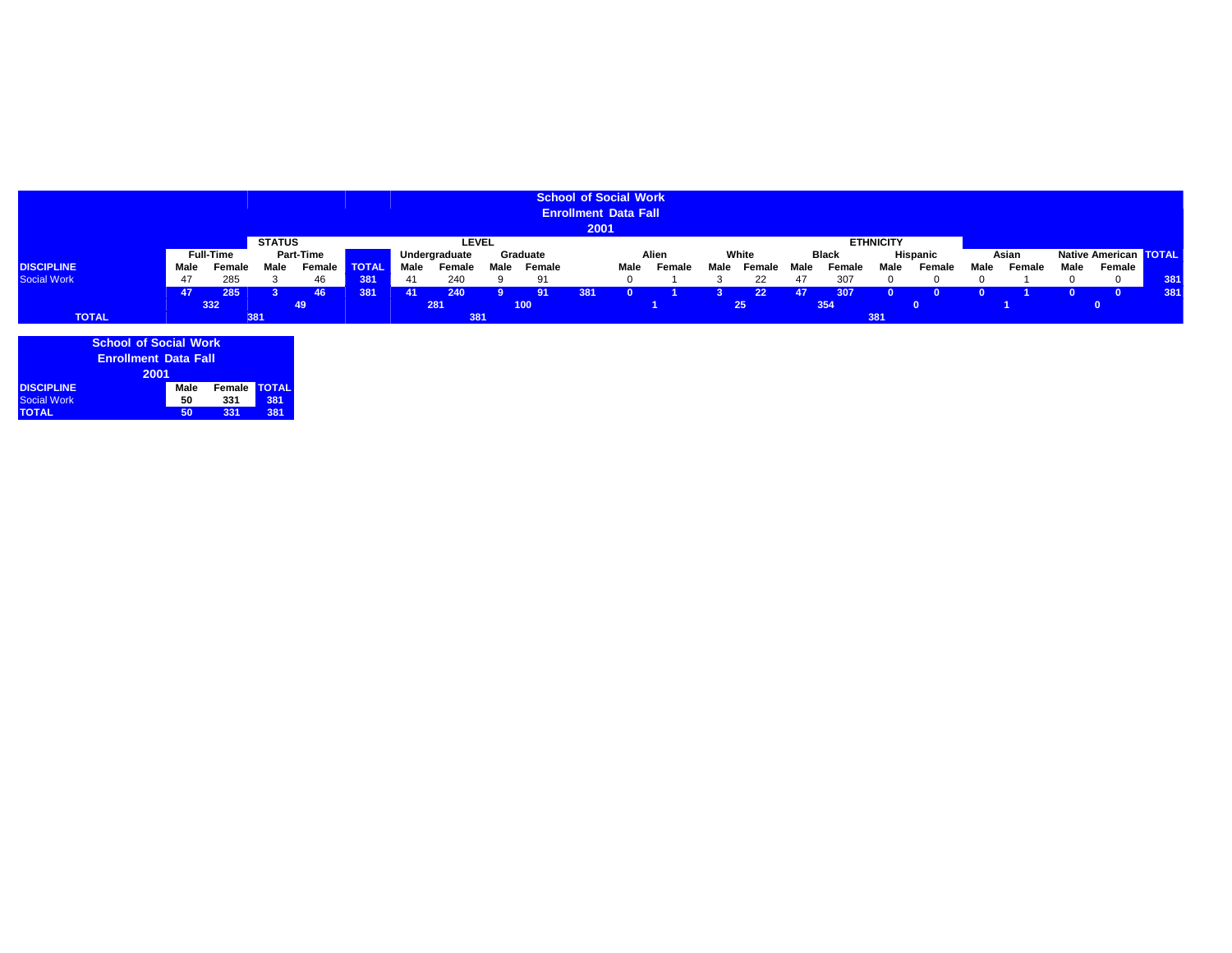|                         |                                      |        |               |                           |              |      |              |       |        |                | <b>Enrollment Data</b><br><b>Fall 2001</b> | <b>Undecided Majors</b> |          |        |       |        |                        |        |      |        |      |          |              |
|-------------------------|--------------------------------------|--------|---------------|---------------------------|--------------|------|--------------|-------|--------|----------------|--------------------------------------------|-------------------------|----------|--------|-------|--------|------------------------|--------|------|--------|------|----------|--------------|
|                         |                                      |        | <b>STATUS</b> |                           |              |      | <b>LEVEL</b> |       |        |                |                                            |                         |          |        |       |        | <b>ETHNICITY</b>       |        |      |        |      |          |              |
|                         | <b>Full-Time</b><br><b>Part-Time</b> |        |               | Graduate<br>Undergraduate |              |      |              | Alien |        | White<br>Black |                                            |                         | Hispanic |        | Asian |        | <b>Native American</b> |        |      |        |      |          |              |
| <b>DISCIPLINE</b>       | Male                                 | Female | Male          | Female <b>I</b>           | <b>TOTAL</b> | Male | Female       | Male  | Female |                | Male                                       | Female                  | Male     | Female | Male  | Female | Male                   | Female | Male | Female | Male | Female   | <b>TOTAL</b> |
| <b>Undecided Majors</b> | 147                                  | 102    | 87            | 179                       | 515          | 161  | 122          | 73    | 159    |                |                                            |                         | 21       | 32     | 206   | 243    |                        |        |      |        |      | $\Omega$ | 515          |
|                         | 147                                  | 102    | 87            | 179                       | 515          | 161  | $122$        | 73    | 159    | 515            |                                            |                         | 21       | 32     | 206   | 243    |                        |        | ാ    |        |      |          | 515          |
|                         |                                      | 249    |               | 266                       |              |      | 283          |       | 232    |                | 9                                          |                         | 53       |        | 449   |        |                        |        | 3    |        |      |          |              |
| <b>TOTAL</b>            | 515                                  |        |               |                           |              |      | 515          |       |        |                |                                            |                         |          |        |       |        | 515                    |        |      |        |      |          |              |
|                         | <b>Undecided Majors</b>              |        |               |                           |              |      |              |       |        |                |                                            |                         |          |        |       |        |                        |        |      |        |      |          |              |

| <b>UNIVELIGATION</b>    |      |        |              |  |  |  |  |  |  |  |  |  |
|-------------------------|------|--------|--------------|--|--|--|--|--|--|--|--|--|
| <b>Enrollment Data</b>  |      |        |              |  |  |  |  |  |  |  |  |  |
| <b>Fall 2001</b>        |      |        |              |  |  |  |  |  |  |  |  |  |
| <b>DISCIPLINE</b>       | Male | Female | <b>TOTAL</b> |  |  |  |  |  |  |  |  |  |
| <b>Undecided Majors</b> | 234  | 281    | 515          |  |  |  |  |  |  |  |  |  |
| <b>TOTAL</b>            | 234  | 281    | 515          |  |  |  |  |  |  |  |  |  |